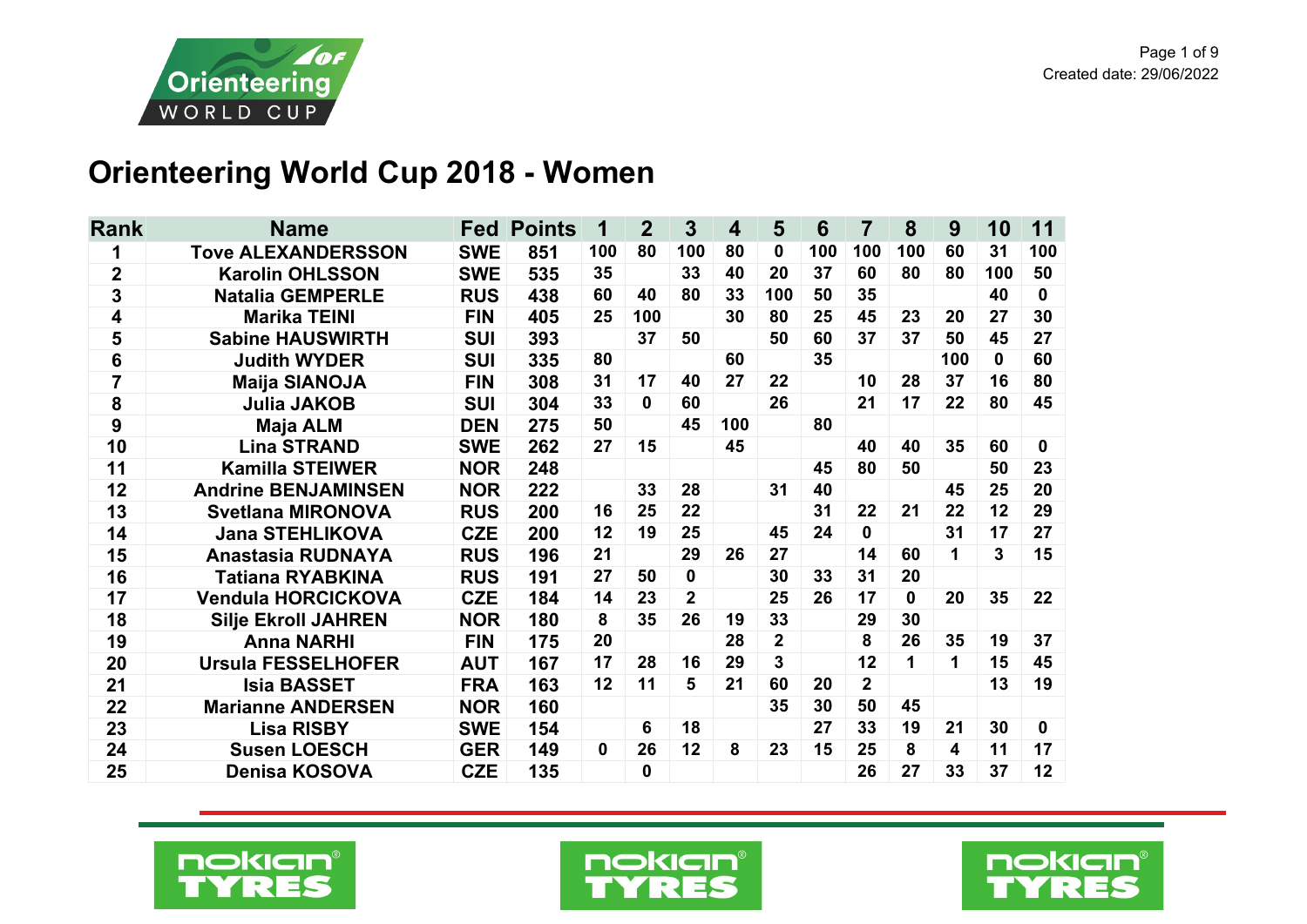

| <b>Rank</b> | <b>Name</b>                    | <b>Fed</b> | <b>Points</b> | 1            | $\overline{2}$ | $\mathbf{3}$            | $\overline{\mathbf{4}}$ | 5  | 6              | $\overline{7}$ | 8            | 9                       | 10           | 11           |
|-------------|--------------------------------|------------|---------------|--------------|----------------|-------------------------|-------------------------|----|----------------|----------------|--------------|-------------------------|--------------|--------------|
| 26          | <b>Sarina KYBURZ</b>           | <b>SUI</b> | 134           | 37           | 0              | 21                      |                         | 14 |                | 9              | 22           | 20                      | 0            | 11           |
| 27          | <b>Sofia HAAJANEN</b>          | <b>FIN</b> | 133           |              | 31             | 30                      |                         |    | 28             | 0              |              | 20                      | 8            | 16           |
| 28          | <b>Aleksandra HORNIK</b>       | <b>POL</b> | 131           | 8            |                | 11                      | 25                      | 6  | $\overline{7}$ | $\bf{0}$       | 35           | $\overline{\mathbf{4}}$ | 0            | 35           |
| 29          | <b>Sari ANTTONEN</b>           | <b>FIN</b> | 129           | 23           |                | $\mathbf 0$             |                         |    |                | 30             | 25           |                         | 23           | 28           |
| 30          | <b>Simona AEBERSOLD</b>        | <b>SUI</b> | 129           | 45           | 60             |                         |                         |    |                |                | 24           |                         |              |              |
| 31          | <b>Elena ROOS</b>              | <b>SUI</b> | 121           | 40           |                | 31                      | 50                      |    | $\mathbf 0$    |                |              |                         |              |              |
| 32          | <b>Alva OLSSON</b>             | <b>SWE</b> | 117           |              |                | 15                      |                         |    |                | 24             | 12           | 33                      | 0            | 33           |
| 33          | <b>Catherine TAYLOR</b>        | <b>GBR</b> | 117           |              | 45             | 23                      |                         | 15 |                | $\mathbf{0}$   | $\mathbf{0}$ | 21                      | 5            | 8            |
| 34          | <b>Sara HAGSTROM</b>           | <b>SWE</b> | 107           | $\mathbf{0}$ |                |                         |                         | 40 | 19             | 20             | 13           |                         | $\mathbf{2}$ | 13           |
| 35          | <b>Galina VINOGRADOVA</b>      | <b>RUS</b> | 105           |              |                |                         | 31                      |    |                |                | 16           | 33                      | 0            | 25           |
| 36          | <b>Tereza JANOSIKOVA</b>       | <b>CZE</b> | 104           | 22           | $\overline{7}$ |                         | 22                      |    |                | 0              | $\mathbf{0}$ | 22                      | 0            | 31           |
| 37          | <b>Inga DAMBE</b>              | <b>LAT</b> | 91            |              | 10             |                         |                         | 29 | 23             | 20             |              |                         | 0            | 9            |
| 38          | <b>Martina RUCH</b>            | <b>SUI</b> | 90            |              |                |                         |                         |    |                | $\mathbf{0}$   | $\mathbf{0}$ | 37                      | 29           | 24           |
| 39          | <b>Anna HAATAJA</b>            | <b>FIN</b> | 89            | 9            |                | 37                      |                         |    | $\mathbf 0$    |                |              | 22                      | 0            | 21           |
| 40          | <b>Sigrid ALEXANDERSEN</b>     | <b>NOR</b> | 86            | 28           |                | 35                      | 23                      |    |                |                |              |                         |              |              |
| 41          | <b>Ingjerd MYHRE</b>           | <b>NOR</b> | 83            |              | 9              | 17                      | 9                       |    |                | 0              | 11           |                         | 18           | 19           |
| 42          | <b>Henna Riikka HAIKONEN</b>   | <b>FIN</b> | 80            |              |                |                         |                         | 19 |                |                | 33           |                         | 28           | $\mathbf 0$  |
| 43          | <b>Adela FINSTRLOVA</b>        | <b>CZE</b> | 78            | 8            | 20             | 8                       | 4                       |    |                | 0              | 0            |                         | 24           | 14           |
| 44          | <b>Amanda Falck WEBER</b>      | <b>DEN</b> | 74            |              |                | $\overline{\mathbf{7}}$ |                         |    | 14             | 0              | $\mathbf 0$  | 31                      | 22           | $\mathbf{0}$ |
| 45          | <b>Paula GROSS</b>             | <b>SUI</b> | 72            | 24           |                |                         |                         |    |                | 16             | 6            |                         | 26           | 0            |
| 46          | Anja ARBTER                    | <b>AUT</b> | 71            | $\mathbf{0}$ | 30             | $\mathbf 1$             |                         | 5  | 18             | 0              | $\mathbf{0}$ |                         | 6            | 11           |
| 47          | <b>Alice LEAKE</b>             | <b>GBR</b> | 67            | 10           |                |                         | 35                      |    |                |                |              | 22                      |              | $\mathbf 0$  |
| 48          | <b>Anastasia DENISOVA THOR</b> | <b>SWE</b> | 66            | 29           |                |                         | 37                      |    |                |                |              |                         |              |              |
| 49          | <b>Yulia NOVIKOVA</b>          | <b>RUS</b> | 65            |              |                | 20                      |                         |    |                | 27             | 18           |                         |              |              |
| 50          | <b>Helena BERGMAN</b>          | <b>SWE</b> | 65            |              | 28             |                         |                         | 37 |                |                |              |                         |              |              |
| 51          | Lotta KARHOLA                  | <b>FIN</b> | 63            |              |                | 9                       |                         |    |                | 23             | 31           |                         |              |              |
| 52          | <b>Laura RAMSTEIN</b>          | <b>AUT</b> | 58            | 8            | 16             |                         | 14                      |    |                |                |              | 20                      | 0            |              |
| 53          | <b>Sandra GROSBERGA</b>        | <b>LAT</b> | 56            |              |                |                         | 24                      | 24 | 8              | 0              | $\bf{0}$     |                         | $\mathbf 0$  |              |





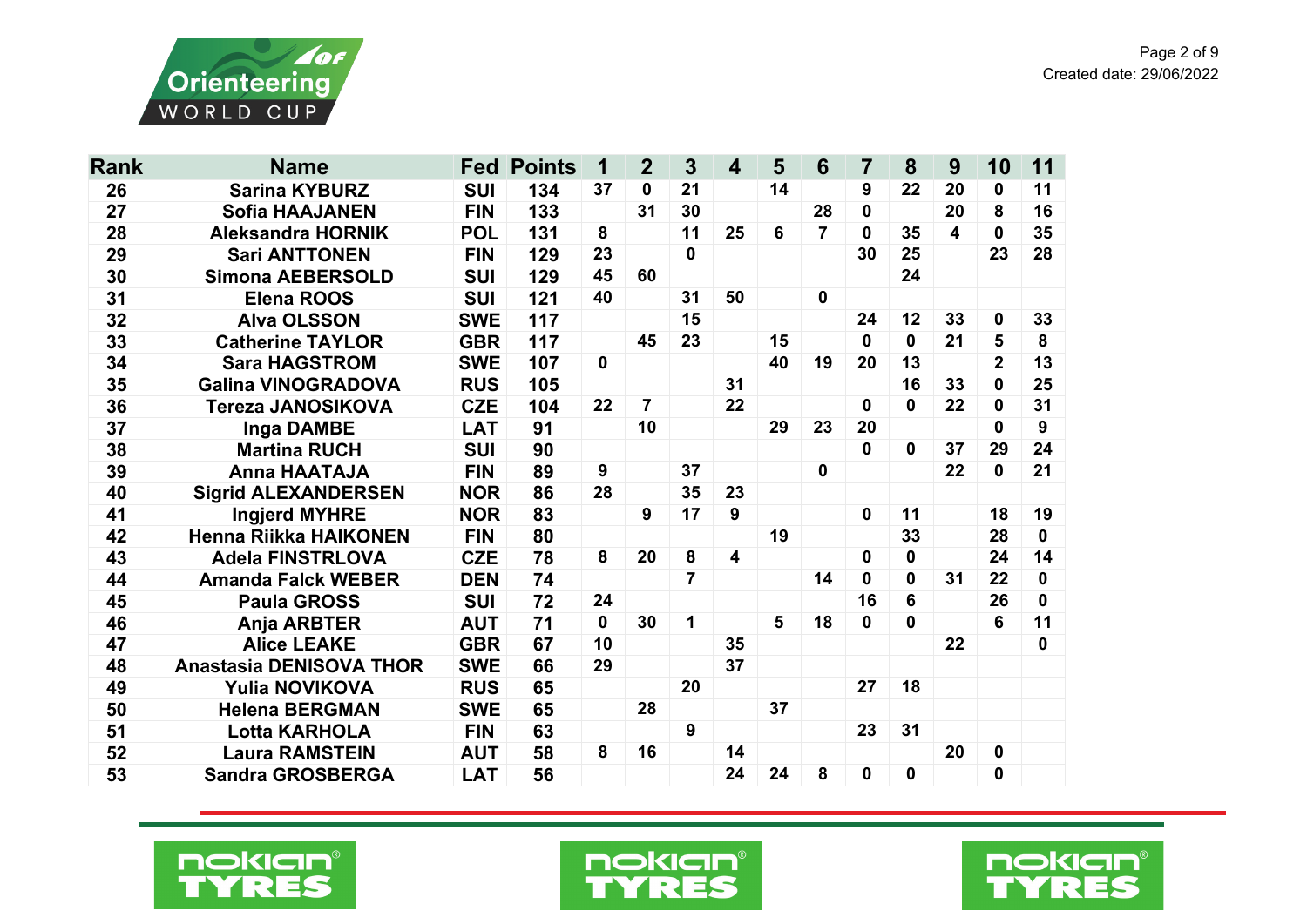

| <b>Rank</b> | <b>Name</b>                        |            | <b>Fed Points</b> | 1            | $\overline{2}$ | $\overline{3}$ | $\overline{\mathbf{4}}$ | 5              | $6\phantom{1}6$ | $\overline{7}$          | 8                       | 9  | 10                      | 11 |
|-------------|------------------------------------|------------|-------------------|--------------|----------------|----------------|-------------------------|----------------|-----------------|-------------------------|-------------------------|----|-------------------------|----|
| 54          | <b>Sofie BACHMANN</b>              | <b>SUI</b> | 55                |              | 29             |                |                         |                |                 | 6                       |                         | 20 | 0                       |    |
| 55          | <b>Emma BJESSMO</b>                | <b>SWE</b> | 50                | 13           |                | 6              |                         |                |                 |                         |                         | 31 | 0                       |    |
| 56          | <b>Caroline GJOTTERUP</b>          | <b>DEN</b> | 49                | $\mathbf{1}$ |                |                | 15                      | 28             |                 | $\mathbf 0$             | $5\phantom{1}$          |    | $\mathbf 0$             |    |
| 57          | <b>Lilian FORSGREN</b>             | <b>SWE</b> | 49                |              | 22             |                |                         |                |                 | 13                      | 14                      |    |                         |    |
| 58          | <b>Laura VIKE</b>                  | <b>LAT</b> | 48                |              | 18             | $\mathbf{0}$   |                         | 13             | 17              |                         |                         |    |                         |    |
| 59          | <b>Annika RIHMA</b>                | <b>EST</b> | 48                |              | 0              | 13             |                         |                | 21              | $\mathbf 0$             | $\mathbf 0$             |    | 14                      |    |
| 60          | <b>Ausrine KUTKAITE</b>            | <b>LTU</b> | 48                | 0            | 24             |                | 6                       | $\mathbf{0}$   | 9               |                         | 9                       |    |                         |    |
| 61          | <b>Gabija RAZAITYTE SAUNORIENE</b> | <b>LTU</b> | 46                |              | 5              | 14             |                         | 12             |                 | 0                       | 15                      |    | $\mathbf{0}$            |    |
| 62          | <b>Lea VERCELLOTTI</b>             | <b>FRA</b> | 46                | $\mathbf{0}$ | $\mathbf 0$    |                | 12                      |                |                 | 3                       | $\mathbf{0}$            | 21 | 10                      |    |
| 63          | <b>Kine DAEHLI</b>                 | <b>NOR</b> | 43                |              | 3              |                |                         |                |                 | 11                      | 29                      |    |                         |    |
| 64          | <b>Charlotte WATSON</b>            | <b>GBR</b> | 42                |              | 14             |                |                         | $\mathbf 0$    | 13              | 5                       | 10                      |    | 0                       |    |
| 65          | <b>Lizzie INGHAM</b>               | <b>NZL</b> | 41                |              |                |                |                         | 17             | $\mathbf 0$     | $\mathbf 0$             | $\overline{3}$          | 21 | $\mathbf 0$             |    |
| 66          | <b>Irina NYBERG</b>                | <b>RUS</b> | 41                |              |                |                |                         |                |                 | 0                       | $\mathbf{0}$            | 40 | 1                       |    |
| 67          | <b>Anna DVORIANSKAIA</b>           |            | 39                | 18           |                |                |                         |                |                 | 0                       | $\bf{0}$                | 21 | 0                       |    |
| 68          | <b>Alexandra ENLUND</b>            | <b>FIN</b> | 37                |              |                |                |                         |                |                 |                         |                         | 37 | 0                       |    |
| 69          | <b>Miri Thrane OEDUM</b>           | <b>DEN</b> | 36                |              | $\mathbf 0$    | $\mathbf 0$    |                         | $\overline{7}$ | 29              | $\mathbf 0$             | $\mathbf 0$             |    |                         |    |
| 70          | <b>Natalia EFIMOVA</b>             | <b>RUS</b> | 35                |              |                |                |                         |                |                 | 15                      |                         |    | 20                      |    |
| 71          | <b>Evely KAASIKU</b>               | <b>EST</b> | 35                |              | 21             |                |                         | 10             |                 |                         | $\overline{\mathbf{4}}$ |    | 0                       |    |
| 72          | <b>Kristine FJELLANGER</b>         | <b>NOR</b> | 35                |              |                |                |                         |                |                 |                         |                         | 35 | $\mathbf 0$             |    |
| 73          | <b>Megan CARTER DAVIES</b>         | <b>GBR</b> | 34                |              |                |                | 13                      | 21             |                 | 0                       | $\mathbf 0$             |    |                         |    |
| 74          | <b>Charlotte WARD</b>              | <b>GBR</b> | 33                | 16           |                |                | 17                      |                |                 |                         |                         |    |                         |    |
| 75          | <b>Anna STICKOVA</b>               | <b>CZE</b> | 33                |              |                |                |                         |                |                 |                         |                         |    | 33                      |    |
| 76          | <b>Elin MANSSON</b>                | <b>SWE</b> | 31                |              |                | 27             |                         |                |                 | $\mathbf 0$             | $\mathbf{0}$            |    | $\overline{\mathbf{4}}$ |    |
| 77          | <b>Vanessa ROUND</b>               | <b>AUS</b> | 31                |              | 13             | $\mathbf 0$    |                         | 18             |                 |                         |                         |    |                         |    |
| 78          | <b>Anna SERRALLONGA ARQUES</b>     | <b>ESP</b> | 30                |              | 0              | 0              |                         | 8              | 22              |                         |                         |    |                         |    |
| 79          | <b>Lisa HOLER</b>                  | <b>SUI</b> | 30                |              |                | 24             |                         |                |                 | $\overline{\mathbf{4}}$ | $\mathbf{2}$            |    |                         |    |
| 80          | <b>Kirsi NURMI</b>                 | <b>FIN</b> | 30                | 30           |                |                |                         |                |                 | 0                       | $\mathbf 0$             |    |                         |    |
| 81          | <b>Marie OLAUSSEN</b>              | <b>NOR</b> | 28                |              |                |                |                         |                |                 | 28                      | $\mathbf 0$             |    |                         |    |





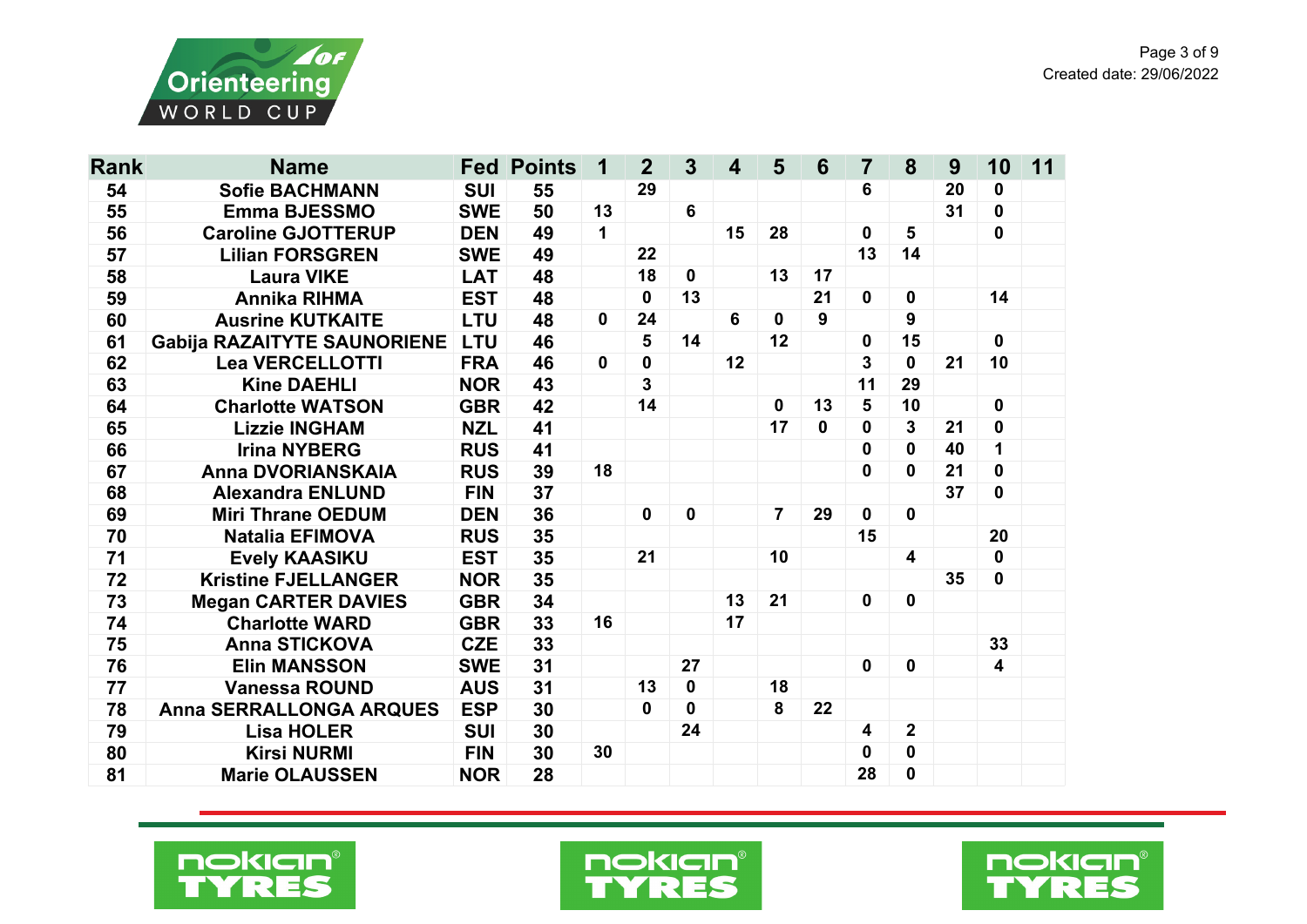

| <b>Rank</b> | <b>Name</b>                    |            | <b>Fed Points</b>       | 1           | $\overline{2}$ | 3            | $\overline{\mathbf{4}}$ | 5            | $6\phantom{1}6$ | $\overline{7}$ | 8            | 9  | 10               | 11 |
|-------------|--------------------------------|------------|-------------------------|-------------|----------------|--------------|-------------------------|--------------|-----------------|----------------|--------------|----|------------------|----|
| 82          | <b>Josefin TJERNLUND</b>       | <b>SWE</b> | 27                      |             |                | 19           |                         |              |                 | 0              | 7            | 1  | 0                |    |
| 83          | <b>Jessica HALLIDAY</b>        | <b>GBR</b> | 26                      |             | $\mathbf 0$    | 10           |                         |              | 16              | $\bf{0}$       | 0            |    |                  |    |
| 84          | <b>Olha PANCHENKO</b>          | <b>UKR</b> | 23                      |             |                |              |                         | 11           | 11              | 1              | $\bf{0}$     |    |                  |    |
| 85          | <b>Deborah STADLER</b>         | <b>SUI</b> | 22                      |             |                |              |                         |              |                 |                |              | 22 | $\mathbf 0$      |    |
| 86          | <b>Olena BABYCH</b>            | <b>UKR</b> | 21                      |             |                | $\mathbf 0$  | $\mathbf 0$             |              |                 |                |              | 21 |                  |    |
| 87          | <b>Lenka MECHLOVA</b>          | <b>CZE</b> | 21                      |             | $\mathbf 0$    |              |                         |              |                 | $\mathbf 0$    | $\mathbf 0$  |    | 21               |    |
| 88          | <b>Maria PRIETO</b>            | <b>ESP</b> | 20                      |             |                |              | 20                      |              |                 |                |              |    | $\bf{0}$         |    |
| 89          | <b>Cecilie Friberg KLYSNER</b> | <b>DEN</b> | 20                      | 20          |                |              |                         |              |                 |                |              |    |                  |    |
| 90          | <b>Maelle BEAUVIR</b>          | <b>FRA</b> | 19                      |             |                | $\mathbf{0}$ | 10                      | 9            |                 |                | $\mathbf 0$  |    |                  |    |
| 91          | <b>Miia NIITTYNEN</b>          | <b>FIN</b> | 18                      |             |                |              |                         |              |                 | 18             | $\mathbf{0}$ |    |                  |    |
| 92          | <b>Laura ROBERTSON</b>         | <b>NZL</b> | 18                      | $\mathbf 0$ |                |              | 18                      | $\mathbf 0$  |                 |                |              |    | 0                |    |
| 93          | <b>Galina RIBEDIUC</b>         | <b>MDA</b> | 16                      |             |                |              |                         | 16           | $\mathbf 0$     | $\mathbf 0$    | $\bf{0}$     |    |                  |    |
| 94          | <b>Virag WEILER</b>            | <b>HUN</b> | 16                      |             |                |              | 16                      | $\mathbf 0$  |                 |                |              |    |                  |    |
| 95          | <b>Iliana ILIEVA</b>           | <b>BUL</b> | 15                      |             |                | 0            | $\mathbf{3}$            | $\mathbf{0}$ | 12              | $\bf{0}$       | $\bf{0}$     |    |                  |    |
| 96          | <b>Anna NILSSON SIMKOVICS</b>  | <b>AUT</b> | 14                      | 3           | 4              | $\mathbf 0$  |                         |              | 0               | $\mathbf 0$    | $\mathbf 0$  |    | $\overline{7}$   |    |
| 97          | <b>Ingeborg EIDE</b>           | <b>NOR</b> | 12                      | $\mathbf 0$ | 12             |              |                         |              |                 | $\bf{0}$       | $\mathbf 0$  |    |                  |    |
| 98          | <b>Jo SHEPHERD</b>             | <b>GBR</b> | 11                      |             | 1              |              |                         |              | 10              | $\mathbf 0$    | $\mathbf{0}$ |    | $\mathbf 0$      |    |
| 99          | <b>Agata OLEJNIK</b>           | <b>POL</b> | 11                      |             |                |              | 11                      |              |                 | $\mathbf 0$    | $\mathbf{0}$ |    | 0                |    |
| 100         | <b>Ingrid LUNDANES</b>         | <b>NOR</b> | 9                       | $\mathbf 0$ |                |              |                         |              |                 | $\mathbf 0$    | $\mathbf{0}$ |    | $\boldsymbol{9}$ |    |
| 101         | <b>Carlotta SCALET</b>         | <b>ITA</b> | 8                       | $\mathbf 0$ |                | $\pmb{0}$    | $\overline{7}$          | $\mathbf 0$  |                 |                |              | 1  | 0                |    |
| 102         | <b>Marianne HAUG</b>           | <b>EST</b> | 8                       |             | 8              | 0            |                         |              |                 | $\mathbf 0$    | $\mathbf 0$  |    |                  |    |
| 103         | <b>Sina TOMMER</b>             | <b>SUI</b> | $\overline{7}$          |             |                |              |                         |              |                 | $\overline{7}$ | $\mathbf 0$  |    |                  |    |
| 104         | <b>Alison CROCKER</b>          | <b>USA</b> | 6                       |             |                |              | 5                       | 1            |                 |                |              |    |                  |    |
| 105         | <b>Natasha KEY</b>             | <b>AUS</b> | $6\phantom{a}$          |             |                |              | $\mathbf 0$             |              | 6               |                |              |    |                  |    |
| 106         | <b>Kerstin UIBOUPIN</b>        | <b>EST</b> | 5                       |             |                | $\mathbf 0$  |                         |              | 5               | $\mathbf 0$    | $\mathbf 0$  |    | 0                |    |
| 107         | <b>Siri ULVESTAD</b>           | <b>NOR</b> | $\overline{\mathbf{4}}$ |             |                |              |                         |              |                 |                |              | 4  | $\mathbf 0$      |    |
| 108         | <b>Indre VALAITE</b>           | <b>LTU</b> | 4                       |             |                | $\mathbf 0$  |                         |              | 4               |                |              |    |                  |    |
| 109         | <b>Olena PITIRIMOVA</b>        | <b>UKR</b> | 4                       |             |                | 0            |                         | 4            | $\mathbf 0$     | $\mathbf 0$    | $\mathbf 0$  |    |                  |    |





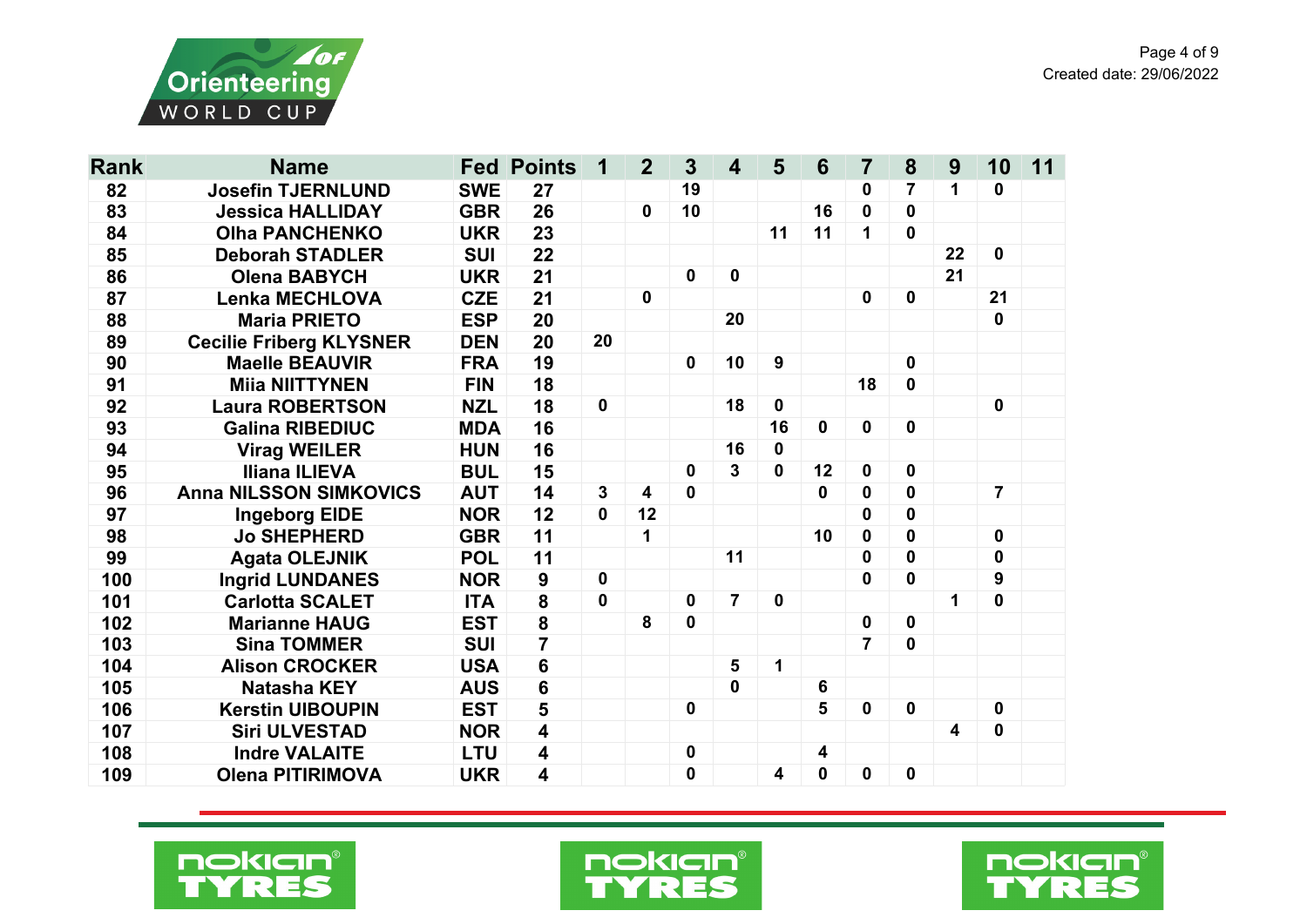



| <b>Rank</b> | <b>Name</b>                       |            | <b>Fed Points</b>       | 1              | $\overline{2}$ | 3            | $\overline{\mathbf{4}}$ | 5           | 6              | 7           | 8           | 9 | 10          | 11 |
|-------------|-----------------------------------|------------|-------------------------|----------------|----------------|--------------|-------------------------|-------------|----------------|-------------|-------------|---|-------------|----|
| 110         | <b>Tuulia VIBERG</b>              | <b>FIN</b> | 4                       |                | 0              | 4            |                         |             |                |             |             |   |             |    |
| 111         | <b>Victoria HAESTAD BJORNSTAD</b> | <b>NOR</b> | $\overline{\mathbf{4}}$ | 4              |                |              |                         |             |                |             |             |   |             |    |
| 112         | <b>Kristina IVANOVA</b>           | <b>BUL</b> | $\mathbf 3$             |                |                | $\mathbf{3}$ |                         | $\mathbf 0$ | $\mathbf 0$    |             |             |   |             |    |
| 113         | <b>Hanna WISNIEWSKA</b>           | <b>POL</b> | $\mathbf 3$             |                |                | $\mathbf 0$  |                         | $\bf{0}$    | 3              | $\mathbf 0$ |             |   |             |    |
| 114         | <b>Delphine POIROT</b>            | <b>FRA</b> | $\overline{2}$          |                |                | $\mathbf 0$  |                         |             | $\overline{2}$ |             |             |   |             |    |
| 115         | <b>Dorothea MUELLER</b>           | <b>GER</b> | $\overline{2}$          |                | 2 <sup>1</sup> |              |                         |             |                |             |             |   | 0           |    |
| 116         | <b>Zuzanna PARFIANOWICZ</b>       | <b>POL</b> | $\overline{2}$          |                |                |              | $\overline{2}$          |             |                |             |             |   |             |    |
| 117         | <b>Valerie AEBISCHER</b>          | <b>SUI</b> | $\overline{2}$          | $\overline{2}$ |                |              |                         |             |                |             |             |   |             |    |
| 118         | <b>Francesca TAUFER</b>           | <b>ITA</b> | 1                       |                | $\mathbf 0$    | $\mathbf 0$  | 1                       |             |                | 0           | 0           |   | 0           |    |
| 119         | <b>Kristina ZHURAVLEVA</b>        | <b>BLR</b> | 1                       |                |                |              | $\bf{0}$                | $\bf{0}$    | 1              |             | 0           |   |             |    |
|             | <b>Alicia FRIBERG</b>             | <b>ESP</b> | $\mathbf 0$             |                |                | $\mathbf 0$  |                         |             |                | 0           | 0           |   | $\mathbf 0$ |    |
|             | <b>Hinako INAGE</b>               | <b>JPN</b> | $\mathbf 0$             |                |                |              |                         |             | 0              | 0           | 0           |   |             |    |
|             | <b>Mirja PAVIC</b>                | <b>CRO</b> | $\mathbf 0$             |                |                |              |                         | 0           | $\mathbf 0$    |             |             |   |             |    |
|             | <b>Arntraut GOETSCH</b>           | <b>GER</b> | $\mathbf 0$             |                |                |              |                         |             |                | 0           | 0           |   |             |    |
|             | <b>Barbora ZHANALOVA</b>          | <b>CZE</b> | $\mathbf 0$             |                |                |              |                         |             |                | 0           | $\mathbf 0$ |   |             |    |
|             | <b>Anna CAGLIO</b>                | <b>ITA</b> | $\mathbf{0}$            |                |                |              |                         |             |                | 0           | 0           |   |             |    |
|             | <b>Line CEDERBERG</b>             | <b>DEN</b> | $\mathbf 0$             |                |                |              |                         |             |                | 0           | 0           |   |             |    |
|             | <b>Maiki MAALBERG</b>             | <b>EST</b> | $\mathbf 0$             |                |                |              |                         |             |                | 0           | 0           |   | $\mathbf 0$ |    |
|             | <b>Yoon sun CHA</b>               | <b>KOR</b> | $\mathbf 0$             |                |                |              |                         | $\mathbf 0$ | 0              |             |             |   |             |    |
|             | <b>Paula STARKE</b>               | <b>GER</b> | $\mathbf{0}$            |                |                | $\mathbf 0$  |                         |             | 0              | 0           | 0           |   | $\mathbf 0$ |    |
|             | <b>Nusa JERAM</b>                 | <b>SLO</b> | $\mathbf 0$             |                |                |              |                         | $\mathbf 0$ | $\mathbf{0}$   |             |             |   |             |    |
|             | <b>Johanna TRUMMER</b>            | <b>AUT</b> | $\mathbf 0$             |                |                |              |                         |             |                | $\mathbf 0$ | $\mathbf 0$ |   | $\mathbf 0$ |    |
|             | <b>Anika GASSNER</b>              | <b>AUT</b> | $\mathbf 0$             |                |                |              |                         |             |                | 0           | 0           |   |             |    |
|             | <b>Laura JOONAS</b>               | <b>EST</b> | $\mathbf 0$             |                |                |              |                         | 0           |                | 0           | 0           |   |             |    |
|             | <b>Meri CHKRIPESKA</b>            | <b>MKD</b> | $\mathbf 0$             |                |                |              |                         | $\mathbf 0$ | $\mathbf 0$    |             |             |   |             |    |
|             | Anastasiia BOROVKOVA              | <b>RUS</b> | $\mathbf 0$             |                |                |              |                         |             |                | 0           | $\mathbf 0$ |   | 0           |    |
|             | <b>Imogene SCOTT</b>              | <b>NZL</b> | $\mathbf 0$             |                |                |              | $\mathbf 0$             |             | 0              |             |             |   |             |    |
|             | <b>Katarina LAMIOVA</b>           | <b>SVK</b> | $\mathbf 0$             |                |                |              |                         | 0           | $\pmb{0}$      |             |             |   |             |    |





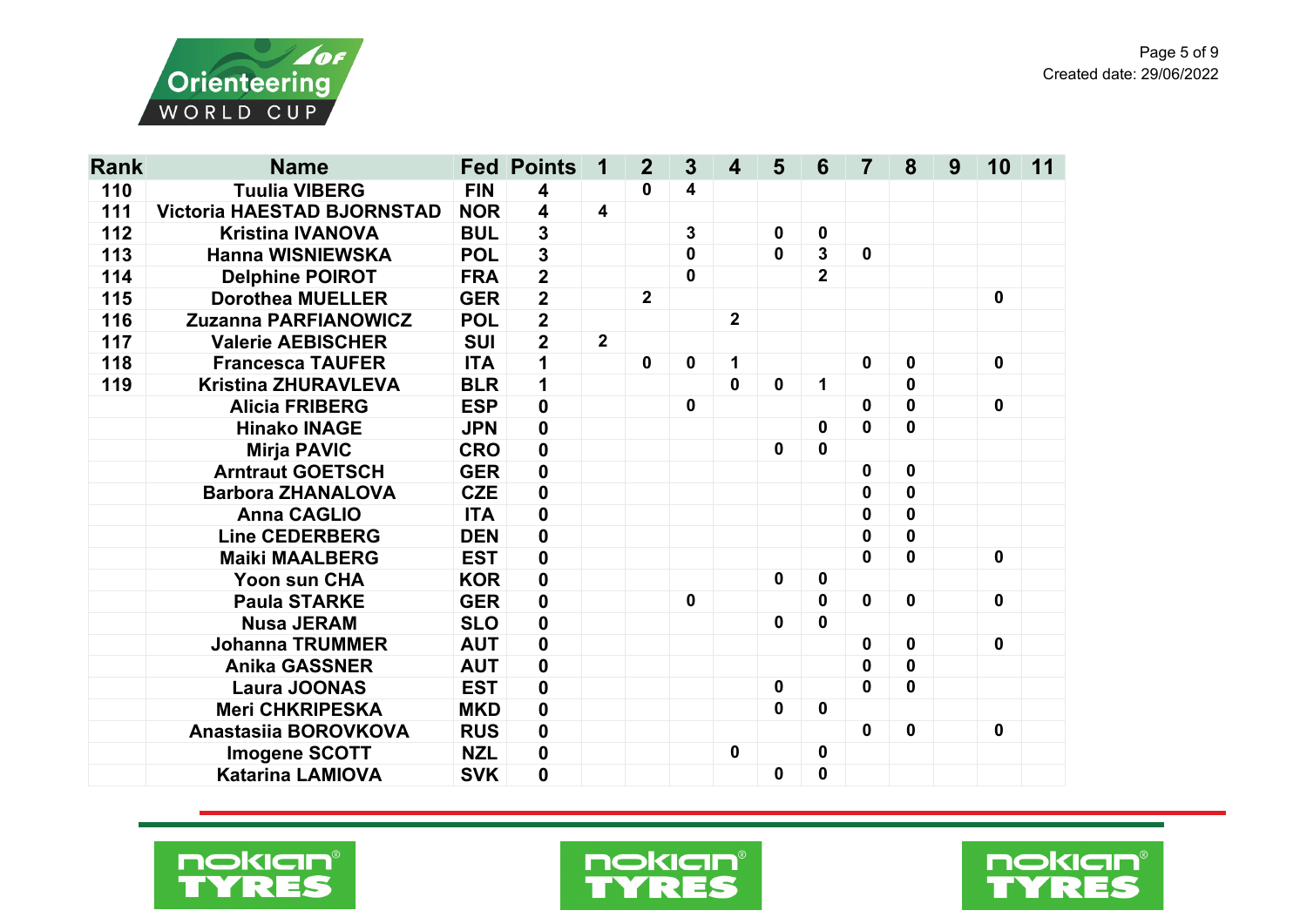

| <b>Rank</b> | <b>Name</b>                       |            | <b>Fed Points</b> | 1            | $\overline{2}$ | $\mathbf{3}$ | 4 | 5           | 6           | $\overline{7}$ | 8           | 9 | 10          | 11 |
|-------------|-----------------------------------|------------|-------------------|--------------|----------------|--------------|---|-------------|-------------|----------------|-------------|---|-------------|----|
|             | <b>Emine SEZGUNSAY</b>            | <b>TUR</b> | $\mathbf 0$       |              |                | 0            |   | 0           |             |                |             |   |             |    |
|             | <b>Jessica Paola BARRERA RUIZ</b> | <b>COL</b> | $\mathbf 0$       |              |                |              |   | 0           | $\mathbf 0$ |                |             |   |             |    |
|             | <b>Violeta FELICIANO SANJUAN</b>  | <b>ESP</b> | $\mathbf 0$       | $\mathbf{0}$ |                | $\mathbf 0$  |   | 0           | 0           |                |             |   |             |    |
|             | <b>Yang YANG</b>                  | <b>CHN</b> | $\mathbf 0$       |              |                |              |   | $\bf{0}$    | 0           |                |             |   |             |    |
|             | <b>Anna REINHARDT</b>             | <b>GER</b> | $\mathbf 0$       |              |                | $\mathbf{0}$ |   | $\mathbf 0$ |             |                |             |   |             |    |
|             | <b>Fanny TILKIN</b>               | <b>BEL</b> | $\mathbf 0$       |              |                |              |   | $\mathbf 0$ | $\mathbf 0$ |                |             |   | $\mathbf 0$ |    |
|             | <b>Carina POLZER</b>              | <b>AUT</b> | $\mathbf 0$       |              |                |              |   |             |             | 0              | $\mathbf 0$ |   |             |    |
|             | <b>Verena TROI</b>                | <b>ITA</b> | $\mathbf 0$       |              |                |              |   |             | $\mathbf 0$ | $\mathbf{0}$   | $\mathbf 0$ |   |             |    |
|             | <b>Liga VALDMANE</b>              | <b>LAT</b> | 0                 |              |                | $\mathbf 0$  |   |             |             | 0              | $\mathbf 0$ |   | $\mathbf 0$ |    |
|             | <b>Hollie ORR</b>                 | <b>GBR</b> | $\mathbf 0$       |              |                | 0            |   |             |             | 0              | $\bf{0}$    |   |             |    |
|             | <b>Hau Wah Brenda CHAN</b>        | <b>HKG</b> | $\mathbf 0$       |              |                |              |   |             |             | 0              | 0           |   |             |    |
|             | <b>Jennifer MACKEIGAN</b>         | <b>CAN</b> | $\mathbf 0$       |              |                |              |   | $\mathbf 0$ | $\mathbf 0$ |                |             |   |             |    |
|             | <b>Patricia NIEKE</b>             | <b>GER</b> | $\mathbf 0$       |              |                |              |   |             |             | $\mathbf 0$    | 0           |   | $\mathbf 0$ |    |
|             | <b>Alison CAMPBELL</b>            | <b>USA</b> | $\mathbf 0$       |              |                |              |   |             |             | $\mathbf 0$    | $\bf{0}$    |   |             |    |
|             | <b>Zsofia SARKOZY</b>             | <b>HUN</b> | $\mathbf 0$       |              |                |              |   | $\mathbf 0$ | $\mathbf 0$ | $\mathbf 0$    | $\mathbf 0$ |   |             |    |
|             | <b>Wai Lan Iris LUI</b>           | <b>HKG</b> | $\mathbf 0$       |              |                |              |   | 0           |             | 0              | $\mathbf 0$ |   |             |    |
|             | <b>Ka Ki LEUNG</b>                | <b>HKG</b> | $\mathbf 0$       |              |                |              |   |             |             | $\bf{0}$       | $\bf{0}$    |   |             |    |
|             | <b>Christie COURTNAGE</b>         | <b>RSA</b> | $\boldsymbol{0}$  |              |                |              |   | $\mathbf 0$ | $\mathbf 0$ |                |             |   |             |    |
|             | <b>Cho Yu LAM</b>                 | <b>HKG</b> | $\mathbf 0$       |              |                |              |   |             | 0           | $\mathbf 0$    | $\mathbf 0$ |   |             |    |
|             | <b>Karolina SIKOVA</b>            | <b>CZE</b> | $\mathbf 0$       |              |                |              |   |             |             | $\mathbf 0$    | $\mathbf 0$ |   |             |    |
|             | <b>Tatsiana VOVERIENE</b>         | <b>LTU</b> | $\mathbf 0$       |              |                |              |   | 0           | $\mathbf 0$ |                |             |   |             |    |
|             | <b>Leticia SALTORI</b>            | <b>BRA</b> | $\mathbf 0$       |              |                |              |   |             | $\mathbf 0$ |                |             |   |             |    |
|             | <b>Lone Karin BROCHMANN</b>       | <b>NOR</b> | $\mathbf 0$       |              |                |              |   |             |             |                |             |   | $\mathbf 0$ |    |
|             | <b>Natalia GIKLOVA</b>            | <b>RUS</b> | $\mathbf 0$       |              |                |              |   |             |             |                |             |   | $\mathbf 0$ |    |
|             | <b>Mie MORIAI</b>                 | <b>JPN</b> | $\boldsymbol{0}$  |              |                |              |   | $\mathbf 0$ |             |                |             |   |             |    |
|             | <b>Cecile FOLTZER</b>             | <b>FRA</b> | $\mathbf 0$       |              |                |              |   |             |             |                |             |   | $\mathbf 0$ |    |
|             | <b>Barbora CHALOUPSKA</b>         | <b>CZE</b> | $\mathbf 0$       |              |                |              |   |             |             |                |             |   | $\mathbf 0$ |    |
|             | <b>Tori BORISH</b>                | <b>USA</b> | 0                 |              |                |              |   |             | 0           |                |             |   |             |    |





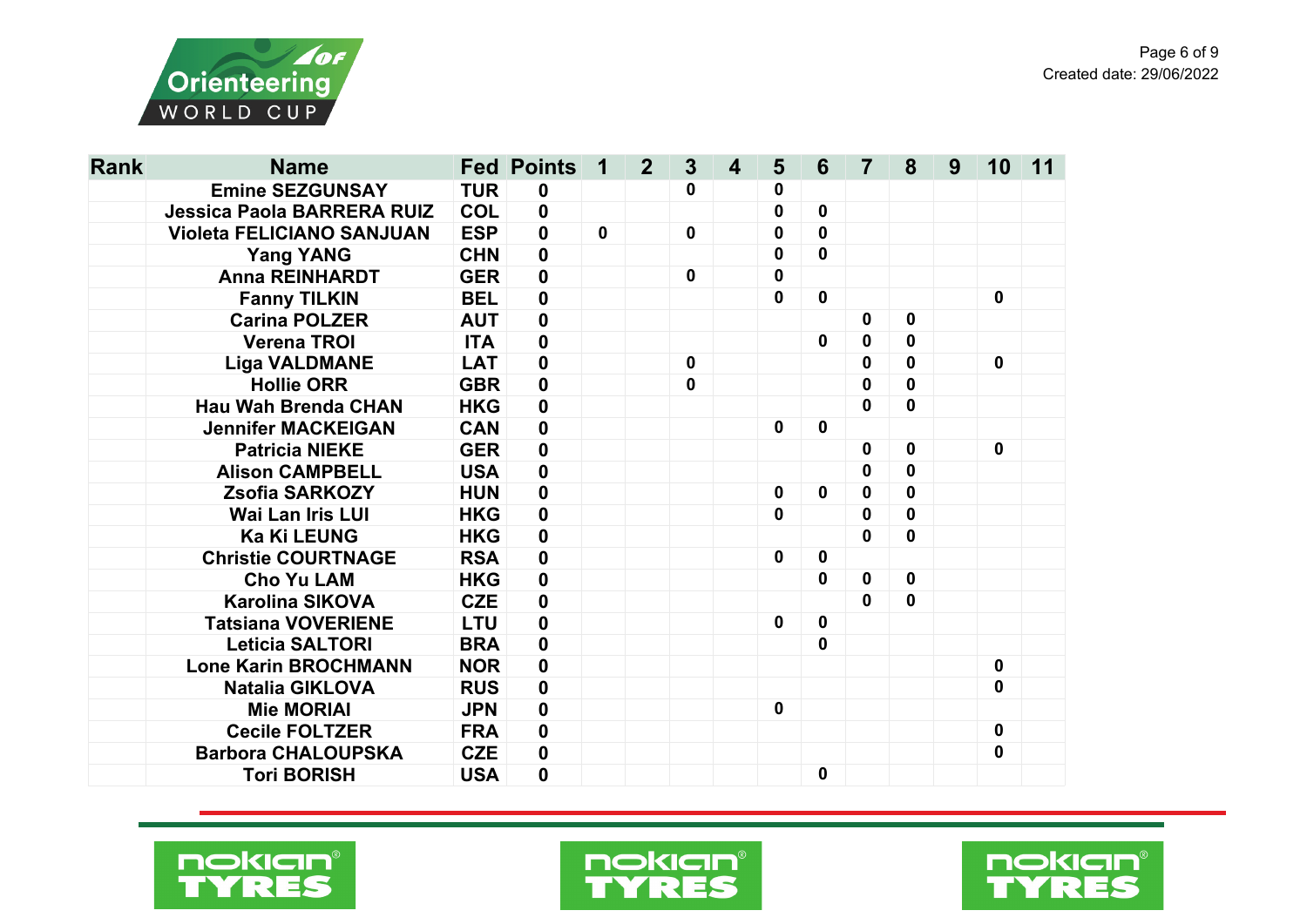

| <b>Rank</b> | <b>Name</b>                      |            | <b>Fed Points</b> | 1           | $\overline{2}$ | $\mathbf{3}$ | 4 | 5           | 6            | 7           | 8 | 9 | 10          | 11 |
|-------------|----------------------------------|------------|-------------------|-------------|----------------|--------------|---|-------------|--------------|-------------|---|---|-------------|----|
|             | Kateryna DZEMA                   | <b>UKR</b> | $\mathbf 0$       |             |                |              | 0 |             |              |             |   |   |             |    |
|             | <b>Marthe GLOERSEN</b>           | <b>NOR</b> | $\mathbf 0$       |             |                |              |   |             |              |             |   |   | $\mathbf 0$ |    |
|             | <b>Maisa SZCZYPIOR</b>           | <b>BRA</b> | $\mathbf 0$       |             |                |              |   | $\mathbf 0$ |              |             |   |   |             |    |
|             | <b>Eszter MANTUANO</b>           | <b>HUN</b> | $\mathbf 0$       |             |                |              |   |             |              |             |   |   | $\mathbf 0$ |    |
|             | Katarzyna SLUSARCZYK             | <b>POL</b> | $\mathbf 0$       |             |                |              |   |             |              |             |   |   | $\mathbf 0$ |    |
|             | <b>Filipa RODRIGUES</b>          | <b>POR</b> | 0                 |             |                |              |   |             | $\mathbf 0$  |             |   |   |             |    |
|             | <b>Regina BERTOTI</b>            | <b>HUN</b> | $\mathbf 0$       |             |                |              |   |             | $\mathbf 0$  |             |   |   |             |    |
|             | <b>Elizabete BLUMENTALE</b>      | <b>LAT</b> | $\mathbf 0$       |             |                |              |   |             |              |             |   |   | $\mathbf 0$ |    |
|             | <b>Sarah JONES</b>               | <b>GBR</b> | $\mathbf 0$       |             |                |              |   |             |              |             |   |   | 0           |    |
|             | <b>Agnieszka CYCH</b>            | <b>POL</b> | $\mathbf 0$       |             |                |              |   |             |              |             |   |   | 0           |    |
|             | <b>Edineia RONIAK DOS SANTOS</b> | <b>BRA</b> | $\mathbf 0$       |             |                |              |   |             |              |             |   |   | $\mathbf 0$ |    |
|             | <b>Irita PUKITE</b>              | <b>LAT</b> | $\mathbf 0$       |             |                | $\mathbf 0$  |   |             |              |             |   |   |             |    |
|             | <b>Aislinn PRENDERGAST</b>       | <b>AUS</b> | 0                 |             |                | 0            |   |             |              |             |   |   |             |    |
|             | <b>Jasmine NEVE</b>              | <b>AUS</b> | 0                 |             |                | 0            |   |             |              |             |   |   |             |    |
|             | Nadiya VOLYNSKA                  | <b>UKR</b> | $\mathbf 0$       | $\mathbf 0$ |                |              |   |             |              |             |   |   |             |    |
|             | <b>Assem NAZYROVA</b>            | <b>KAZ</b> | 0                 |             |                |              |   |             | $\mathbf{0}$ |             |   |   |             |    |
|             | <b>Sze Wing YEE</b>              | <b>HKG</b> | $\mathbf 0$       |             |                |              |   |             |              | $\mathbf 0$ |   |   |             |    |
|             | <b>Viola ZAGONEL</b>             | <b>ITA</b> | 0                 |             | $\mathbf 0$    |              |   |             |              |             |   |   |             |    |
|             | <b>Florence HANAUER</b>          | <b>FRA</b> | $\mathbf 0$       |             |                |              |   |             |              |             |   |   | $\mathbf 0$ |    |
|             | <b>Carolina DELGADO</b>          | <b>POR</b> | 0                 |             |                |              |   | $\bf{0}$    |              |             |   |   |             |    |
|             | <b>Fay WALSH</b>                 | <b>GBR</b> | $\mathbf 0$       |             |                |              |   |             |              |             |   |   | $\mathbf 0$ |    |
|             | <b>Tekle Emilija GVILDYTE</b>    | <b>LTU</b> | $\mathbf 0$       |             |                | $\mathbf 0$  |   |             |              |             |   |   |             |    |
|             | <b>Hanga MORANDINI</b>           | <b>HUN</b> | $\mathbf 0$       |             |                |              |   |             |              |             |   |   | $\mathbf 0$ |    |
|             | <b>Mary FLEMING</b>              | <b>AUS</b> | $\bf{0}$          |             |                |              |   |             |              |             |   |   | $\mathbf 0$ |    |
|             | <b>Paulina CYGLER</b>            | <b>POL</b> | $\bf{0}$          |             |                |              |   |             |              |             |   |   | 0           |    |
|             | <b>Antoaneta DYAKSOVA</b>        | <b>BUL</b> | $\mathbf 0$       |             |                | $\mathbf 0$  |   |             |              |             |   |   |             |    |
|             | <b>Michele DAWSON</b>            | <b>AUS</b> | $\mathbf 0$       |             |                |              |   |             |              |             | 0 |   |             |    |
|             | <b>Elaine LENZ</b>               | <b>BRA</b> | 0                 |             |                |              |   |             |              |             |   |   | 0           |    |





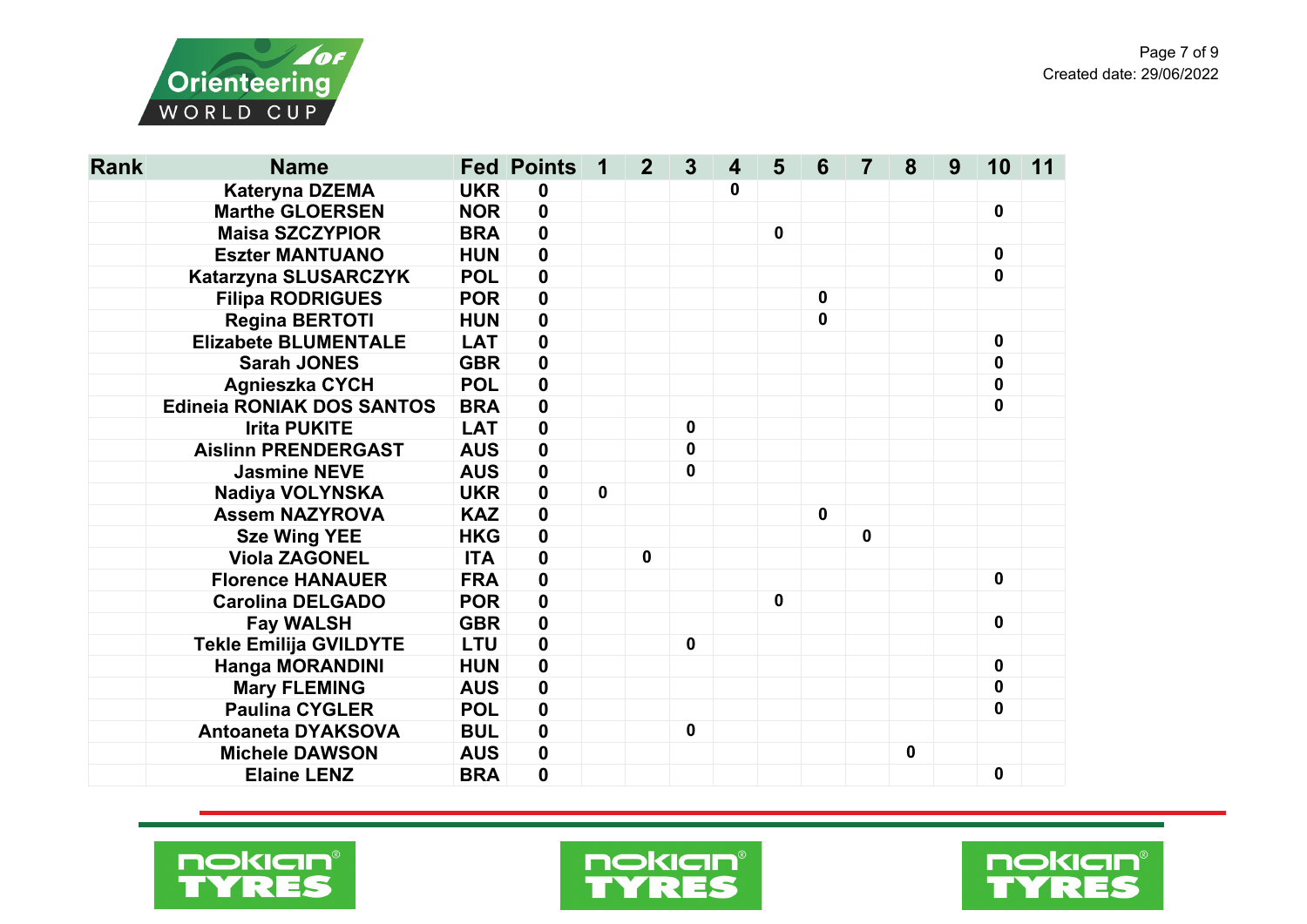



| <b>Rank</b> | <b>Name</b>                 |            | Fed Points 1 2 3 4 5 6 7 8 |  |  |  |  | - 9 | <b>10</b> |  |
|-------------|-----------------------------|------------|----------------------------|--|--|--|--|-----|-----------|--|
|             | <b>Eirin SVANOE HAFSTAD</b> | <b>NOR</b> |                            |  |  |  |  |     |           |  |
|             | <b>Dudu EROL</b>            | TUR        |                            |  |  |  |  |     |           |  |
|             | <b>Natalya CHUPRIKOVA</b>   | <b>KAZ</b> |                            |  |  |  |  |     |           |  |